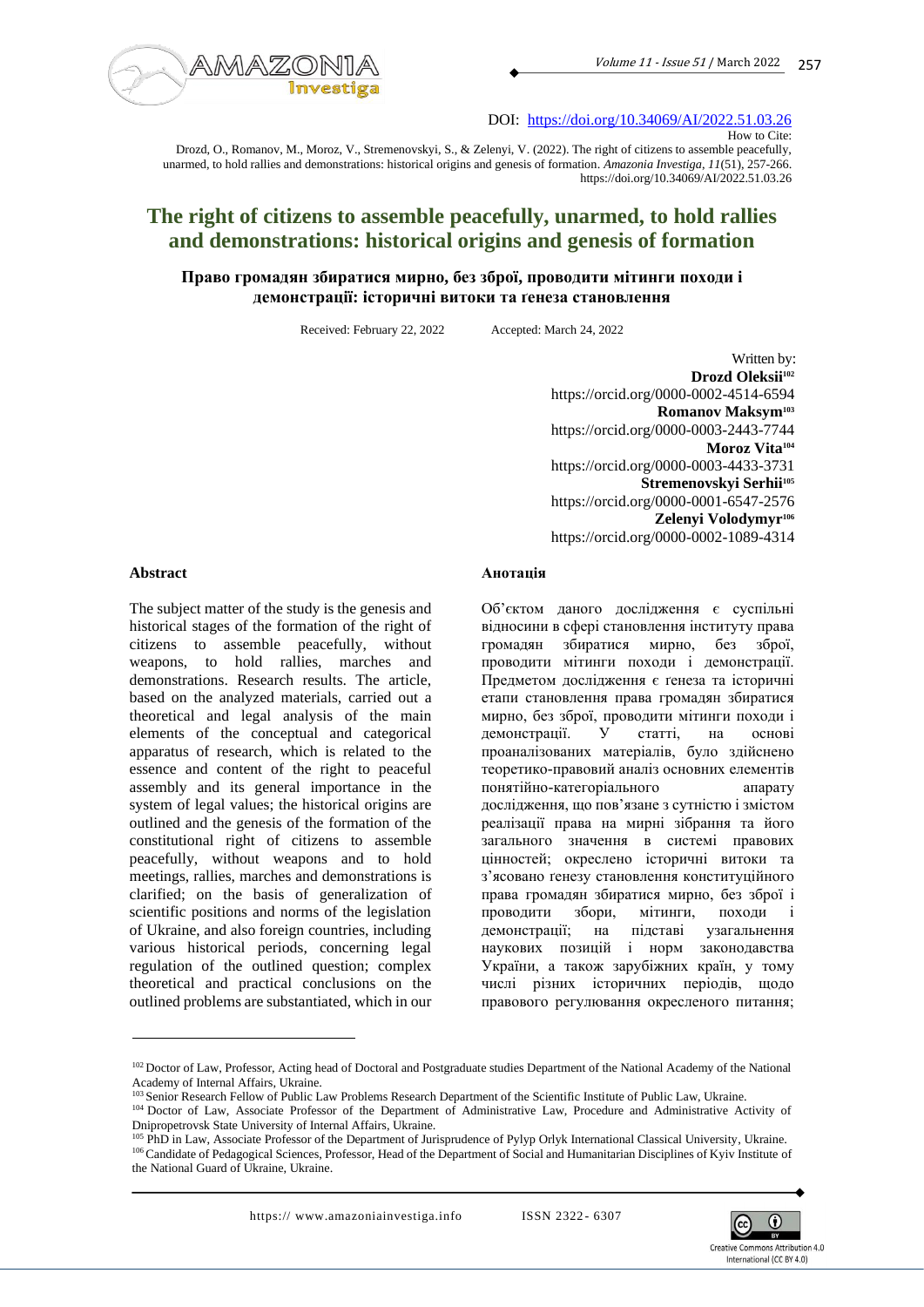opinion can fragmentally influence the functioning of the relevant institution and the settlement of the main problems of its law enforcement. The practical significance of the studied question is that as a result of the outlined characteristic features of historical stages and genesis of formation of the corresponding institute the further scientific working out of problematic questions of its functioning, and also optimization of the basic problematic questions seems possible.

**Keywords:** implementation mechanism, law, peaceful assemblies, genesis, rallies, campaigns, demonstrations, administrative law.

#### **Introduction**

Ensuring the proper operation of the institution of fundamental rights and freedoms of an individual is one of the priorities of any democratic State. At the same time, some categories of human and civil rights and freedoms and mechanisms for their implementation are more socially important. For example, the exercise of the constitutional right of Ukrainian citizens to assemble peacefully, unarmed, to hold rallies of campaigns and demonstrations in the age of maturity of Ukrainian civil society and systemically high desire of society to participate in public affairs and to demonstrate a responsible attitude is, in our view, a matter of priority.

Besides, this topic has a multifaceted context, as it covers, for example: administrative and legal implementation mechanism, legal status of participants, and no less important aspect – the system of historical preconditions that became the basis for its formation in the domestic legal system.

The right of Ukrainian citizens to assemble peacefully is an instrument for achieving the desired result of civil society in influencing important State processes, and also serves as a form for Ukrainian citizens to exercise their right to participate in public administration and in many other contexts. All this only highlights the need for research on the outlined topics, as regulation of the functioning of the institution to date is quite low.

Therefore, in our opinion, for the further effective research of problematic issues of the institution of peaceful assemblies, we should first обґрунтовано комплексні теоретичні та практичні висновки із окресленої проблематики, що на нашу думку можуть фрагментарно вплинути на функціонування відповідного інституту та врегулювання основних проблем його правозастосування. Практичне значення опрацьованого питання полягає в тому, що в результаті окреслених характерних рис історичних етапів і генезису становлення відповідного інституту видається можливим подальше наукове опрацювання проблемних питань його функціонування, а також оптимізації основних проблемних питань.

**Ключові слова:** механізм реалізації, право, мирні зібрання, ґенеза, мітинги, походи, демонстрації, адміністративне право.

analyze its historical origins and genesis of formation, which domestic science has not studied comprehensively.

The aim of the article is to study the historical origins and genesis of the formation of the constitutional right of citizens to assemble peacefully, unarmed, to hold rallies, marches and demonstrations. Achieving this goal requires the fulfillment of a number of research tasks, including: implementation of theoretical and legal analysis of the main elements of the conceptual and categorical apparatus of research; identification of historical origins and establishment genesis of the formation of the constitutional right of citizens to assemble peacefully, unarmed and to hold meetings, rallies, marches and demonstrations; to substantiate additional theoretical and practical conclusions on the outlined problems on the basis of generalization of scientific views and the rules of the legislation of Ukraine and some foreign countries during various historical periods.

#### **Methodology**

The object of this study is public relations in the area of establishing the institution of the right of citizens to assemble peacefully, unarmed, to hold rallies, marches and demonstrations. The subject of the research is the genesis and historical stages of the formation of the right of citizens to assemble peacefully, unarmed, to hold rallies, marches and demonstrations.

The basic methods for performing this study are the method of periodization, which determines the time limits in the development of the

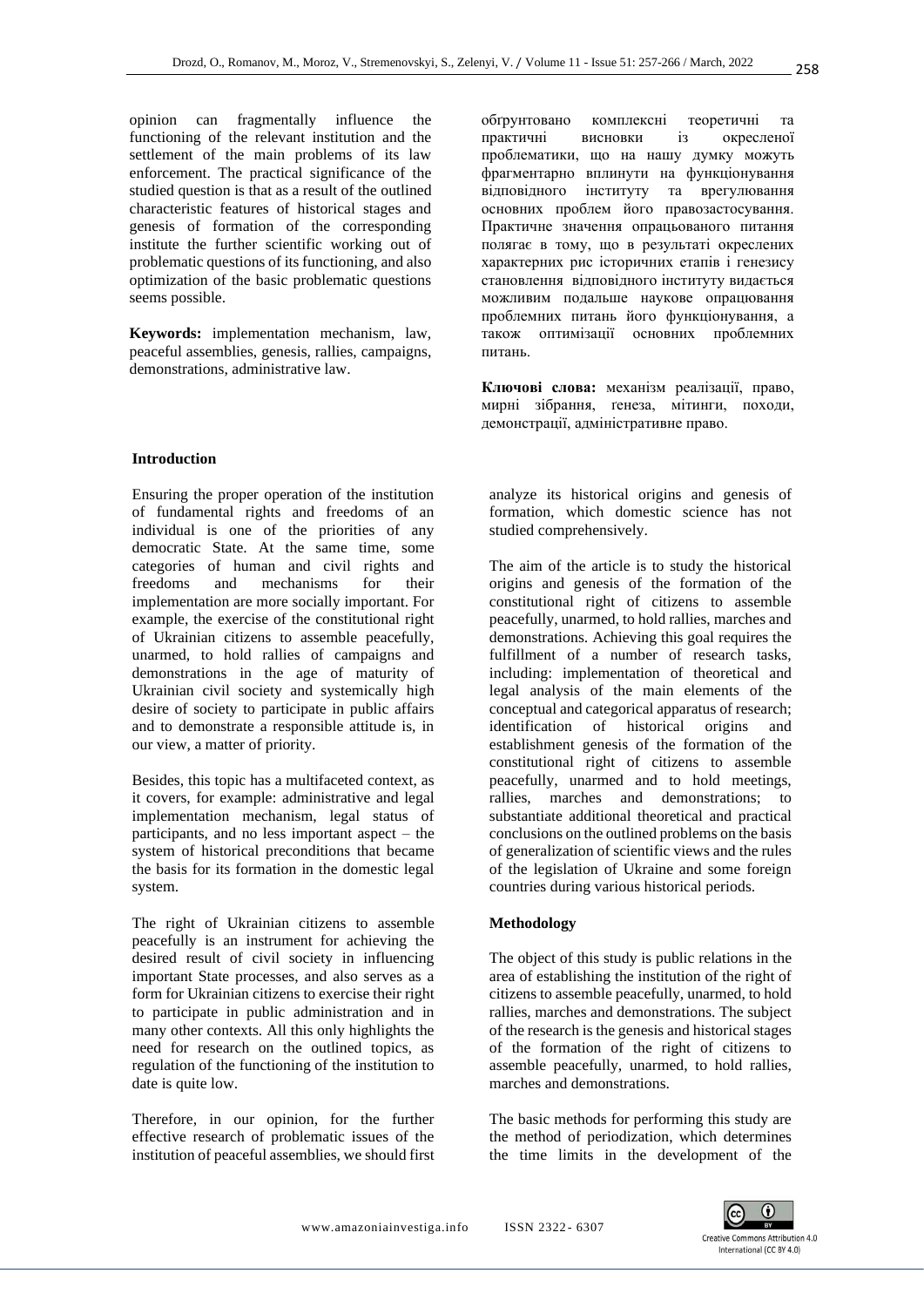

institution of peaceful assemblies in view of key historical events and facts; historical and comparative method, which allows to establish the similarities and differences between historical phenomena, related to the formation of the institution of peaceful assemblies; historical and systemic method is applied in the context of studying the objects and phenomena of the past as integral historical systems, i.e. exploring the institution of peaceful assemblies as mandatory and basic prerequisites for democracy and rule of law.

In addition, taking into account the outlined object of research, the application of analyses method enables to examine the scientific views on the institution of peaceful assemblies as the basic theoretical and legal category.

The use of the logical method makes it possible to outline the main trends and patterns of ensuring the rights of individuals to assemble peacefully at all historical stages of society.

The method of interpretation is used when interpreting regulations governing peaceful assemblies at different historical periods.

System and structural method is useful for organizing the main scientific results and establishing the sequence of their obtaining, which allows to gain objective conclusions.

Dogmatic method is applied when comparing the opinions of scholars on the problem under investigation.

Summarization method helps to elaborate proposals to remove the reported shortcomings and to enhace the issue under consideration.

## **Literature Review**

A lot of scientists have devoted their monograph and dissertation studies to the settlement of the main problems of the institution of peaceful assemblies, namely: Vaskovska (dissertation research "Constitutional right to peaceful assembly and the mechanism of its implementation in Ukraine" (2007); Vlasenko (dissertation research "Constitutional right of citizens to freedom of assembly, rally, march and demonstration") (2011); Klymenko (dissertation research "Constitutional right of citizens to peaceful assembly and its provision in Ukraine" (2014); Melnyk (comprehensive research on the topic: "The right to freedom of peaceful assembly: theory and practice" (2015), Shcarnega (dissertation research "Proceedings

for the right to peaceful" (2016); Sereda (dissertation research "The right to peaceful assembly: theoretical, practical and comparative aspects" (2019); Filoretova (dissertation research "Peaceful assembly as an object of administrative courts protection") (2021); Zahorodniuk (dissertation research "The constitutional right of citizens to assemblies, rallies, marches, and demonstrations: questions of theory and practice" (2021), etc.

Du Pisani, M. Broodryk and P. W. Coetzer (1990) state that the right to assembly, as well as other fundamental rights such as freedom of peaceful protests are fundamental ones and cannot be restricted or denied.

Pantekoek (2020) proves that protesting is the time-honored practice of publicly speaking out against perceived injustices and urging action.

Uwandu (2020) believes that protests play an important role in all sphere of public life. They are the lever for positive changes and improving the implementation of human rights, as well as strengthening the democracy.

It should be noted that comprehensive research in the area of theory and history of State and law, constitutional and administrative law, systematically conducted on the basis of the analysis of domestic law, views of scholars and experience systematically expressed in recommendations for the need to adopt a relevant Law of Ukraine, which would regulate this area of legal relations.

However, given the high social importance of research, as well as the need to focus on certain aspects of historical origins and the genesis of the institution of peaceful assemblies, this topic requires new research, taking into account current trends in legal science.

## **Results and Discussion**

First of all, one of the most important issues of this study is the need to determine the basic elements of the conceptual and categorical apparatus of the research, which is logically formed from the statutory mechanism for exercising the right to peaceful assembly, and consistent with the terminology.

According to the part 3, Article 8 of the Constitution of Ukraine (Law No. 254к/96-VR, 1996), its norms are the norms of direct effect; the provisions of Article 39 of the Basic Law establish the basic principles of the institution of

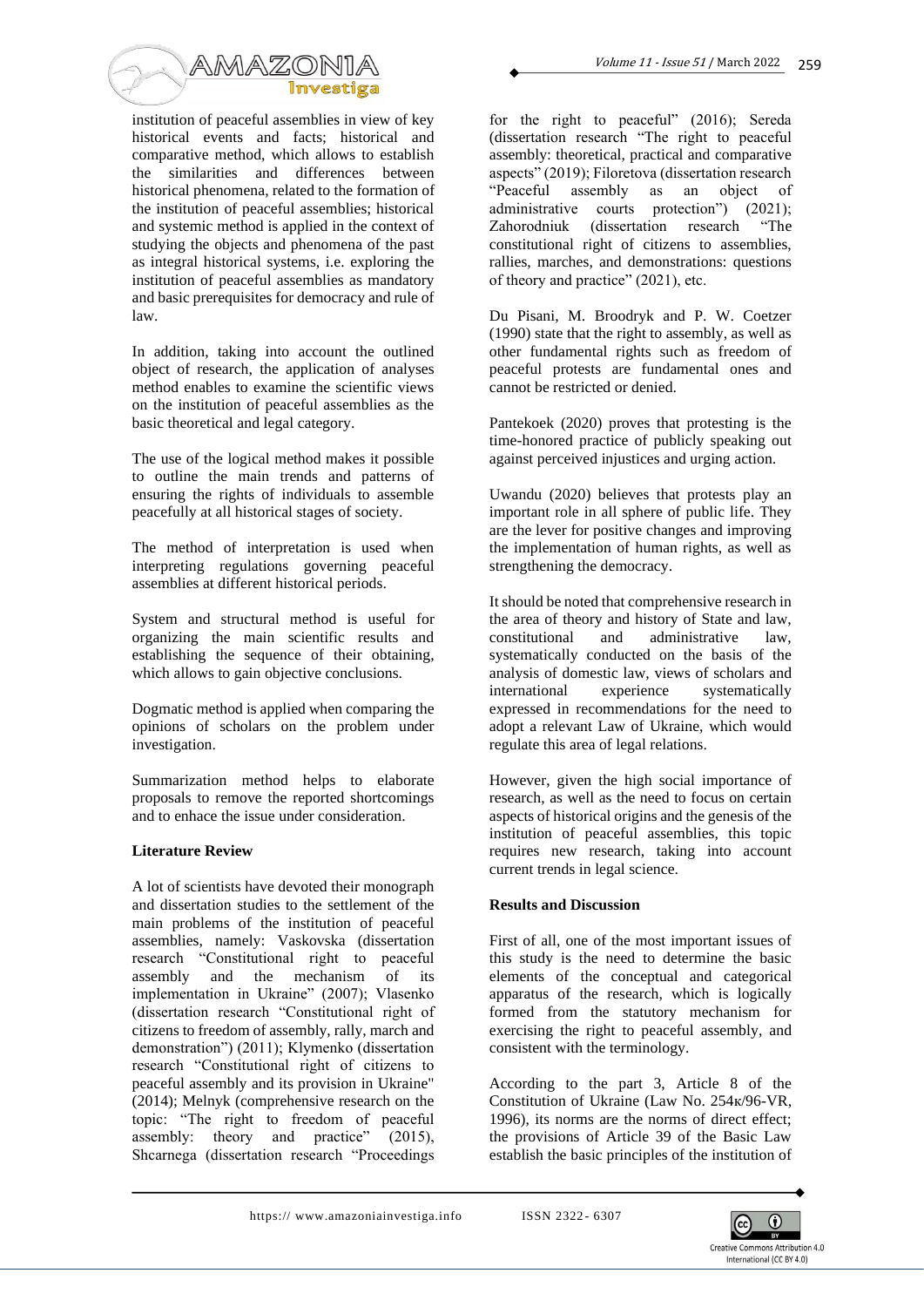peaceful assemblies in Ukraine and actually serve as its legislative foundation. Thus, Article 39 of the Constitution of Ukraine stipulates that citizens have the right to assemble peacefully without arms and to hold meetings, rallies, processions and demonstrations, upon notifying in advance the bodies of executive power or bodies of local self-government.

Definitions given, with the passage of time and the rapid development of legal science, as indicated above, have become increasingly diverse, as is clearly seen in the writings of various domestic researchers.

For example, Vlasenko (2011, p. 8) notes that a peaceful assembly is a collective or individual, peaceful, accessible to everyone public event with the participation of citizens of Ukraine, foreigners, stateless persons legally present in the territory of Ukraine. At the same time Shevchenko, Denisova M. and Denisova O. (2011, p. 127) emphasize that the right to peaceful assembly is a collective political right of an indefinite number of persons to conduct in places with unrestricted public access of any measures and actions not prohibited by the Constitution and laws of Ukraine to express and make public its own collective position on a certain issue or issues of social or group importance. These views, approved about 10 years ago, have been somewhat transformed to date, however, in our opinion, such characteristics as indefinite number of persons (collective or individual); accessibility to everyone; taking a position and others still remain relevant.

Thus, according Lazariev and Lohvinenko (2020), peaceful assemblies are one of the means for individuals and citizens to assert their rights, freedoms and interests in democratic society. Restrictions on the exercise of this right can be set only by the court, in connection with which the latter is largely responsible for ensuring the state-guaranteed right to peaceful assembly. Kurakin (2016) in this regard notes that "the existence of an additional specific source of settlement of this right – the decision of the Constitutional Court of Ukraine, – provides grounds to argue that its legal nature is due to legal contradictions between the organizers of relevant events and local authorities, causing disputes in courts of various instances and requires the intervention of the special body of Constitutional jurisdiction".

These views demonstrate the high relevance of the studied issues, as well as draw attention to the

high probability of successful solving the problems related to the implementation of this right in the case of outlining historical origins and clarifying the genesis of its formation.

At the same time, Zahorodniuk (2021) draws attention to the fact that the complex nature of the constitutional right of Ukrainian citizens to assemble, rally, march and demonstrate characterizes it as a multifaceted, social, political and legal phenomenon, covering subjective constitutional law, a form of direct democracy and a comprehensive legal institution.

That is, the pluralism of approaches to the main conceptual elements of the subject matter of study, shows that it is impossible to establish the essence, meaning and importance of the institution of the right to peaceful assembly in a national legal context without outlining general historical patterns of systemic and gradual formation of the view on the order of formation of the institution of peaceful assemblies.

We propose to characterize several historical periods for the presence of the foundations of the institution of peaceful assemblies and the possibilities and forms of realization of the relevant law. Taking into account the most common classifications of periods of history of the State and law, we propose to focus on major historical periods in a fragmented manner.

Thus, even in ancient times, Aristotle (2000) pointed out that freedom means, on the one hand, the right to participate in power, and on the other one – the ability to live by your wishes. If the majority prevails if necessary, the decision it takes is final and legal. It is this content, which is the interrelationship of social existence, that clearly forms the idea of the nature and importance of the right to peaceful assembly as a form of participation in government, because according to Aristotle, freedom as a social phenomenon makes it necessary both to control and to be controlled by the majority.

For example, characterizing the early forms of democracy, domestic researchers draw attention to the state system of Sparta, where in addition to the regular meeting, there was also an extraordinary meeting, in which only citizens, who were currently in the city, participated. Such meetings. were called small assemblies (microapella). Their competence included, among others, decisions on such important issues as war and peace, citizenship, interstate relations (Bandurka 2020, p. 105). Hrubinko (2019) draws attention to the fact that there was an opportunity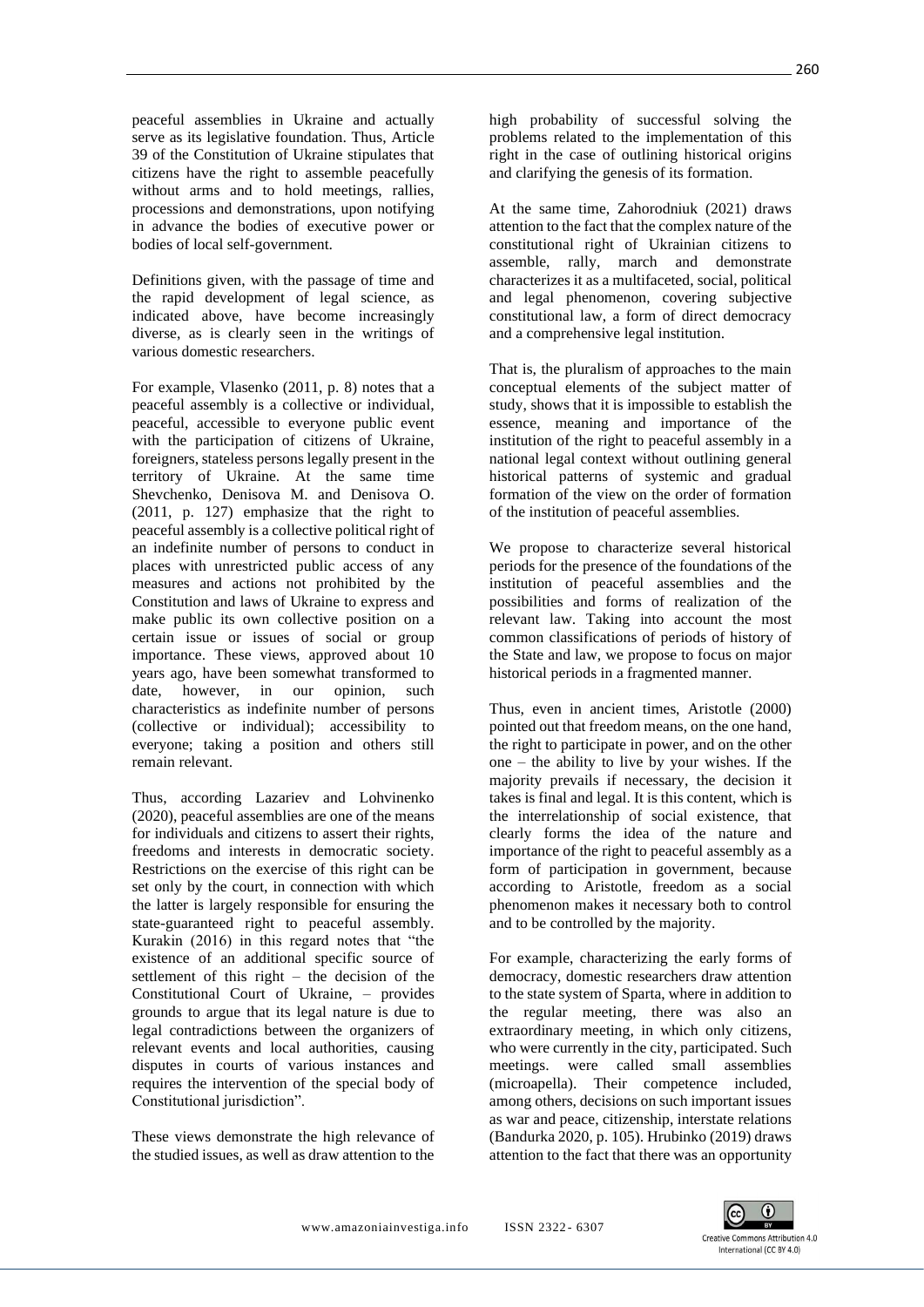

for the community of Sparta to express their own perspective on the king's decisions, and to change them under certain circumstances.

In our opinion, this, first of all, testifies to the impact of the exercise of the right to peaceful assembly on public policy, which is an instrument of national management. That is, the importance of the modern institution of the right to peaceful assembly primarily lies in the possibility of influencing a particular group of citizens on the public policy; as Aristotle pointed out, the wider this circle of citizens, the more fundamental and substantial will be this impact.

Another important historical stage and element of the genesis of the institution of peaceful assemblies in the Ukrainian lands is, in our opinion, the role of Kievan Rus, as Ukrainian statehood has its origins in ancient times.

It should be noted that for the entire period of its existence, the state system and legal status of Kievan Rus was characterized by customary legal relations, which were later regulated by proto-legislative acts (e.g., by Ruska Pravda (Demydenko & Yermolaiev 2017)). Instead, Hrushevskyi (1905, pp. 224 – 226) draws attention to the fact that the activities of the court of Kievan Rus covered all areas of politics and government at the time. With his power, the Prince could start a war, appoint a military expedition, issue laws, manage the profits of the principality, determine the level and nature of taxes, appoint his administration. We are quite in solidarity with Hrushevskyi's position on the total authority of the Prince, should note that over time, this power was supplemented by a large number of advisory institutions, which led to the expansion of the State apparatus and enabled certain sectors of society to participate in the management of public affairs.

For example, among the components of the State apparatus of Kievan Rus, according to Presniakov (1993, p. 190) was the Prince's druzhina (militia), which in fact was formed on the principles of private law, personal union, based on the common hearth and bread of master with servants. As a rule, this union significantly separated the militia from the general structure of the people's community into a special selfsufficient unit. In our opinion, the content of this institution primarily reflected that in the early feudal monarchy certain segments of the population were given not only the duty to defend the Prince, but also the opportunity to collectively address him on problematic issues related to the society.

Hrafskiy (1995, pp.  $38 - 39$ ) focuses on the activities of such a body of self-organization of the population as the Viche, which was the main authority of communities in cities and villages. The Viche met only when necessary, and its competence included: consideration of community land redistribution; protection of shrines; settlement of disputes between individual families and communities; decisionmaking on resettlement to other lands; defense against enemies, etc. That is, the Viche was primarily an instrument of democratic solution of important social issues.

Its only difference from the institution of peaceful assemblies was that the Viche, as the governing body, directly made decision; the Viche members had already initiated certain decisions on which it was necessary to find an understanding, while all current forms of peaceful assemblies take into account only public demonstration of the position of the community, which does not oblige government officials to comply with such requirements.

The most relevant to the context of our study is the view by Yermolaiev, who argues that in the late days of Kievan Rus (during the period of feudal fragmentation) the Viche from the tribal assemblies (assemblies) of the ancient Slavs, the chamber became a meeting citizens, in which the decisive role was played by "city elders", boyars, clergy, merchants, and in addition there was even the opportunity to convene a chamber on tax policy, sometimes in protest against the policy of the Prince (Yermolaiev 2002, p. 55).

Thus, the features of the institution of peaceful assembly are clearly distinguished from the general structure underlying the functioning of the institution of the Viche. Since this formation in times of feudal fragmentation began to acquire the traits of not only constituent and a kind of legislative, but also protest, which in turn could be transformed into a proto-demonstration or rally, the content of which would express its vision on key and fragmentary issues of the functioning of the State apparatus or the principles of public legal existence.

In general, the characteristics of the times of Kievan Rus are the most atypical in the context of this study, as the institutions of private property and criminal law and procedure can be considered the most developed in the relevant historical period (these are the elements most detailed in the Ruska Pravda), but most important is that certain characteristic and traditional ideologies of the attitude of modern citizens of

https://www.amazoniainvestiga.info ISSN 2322-6307

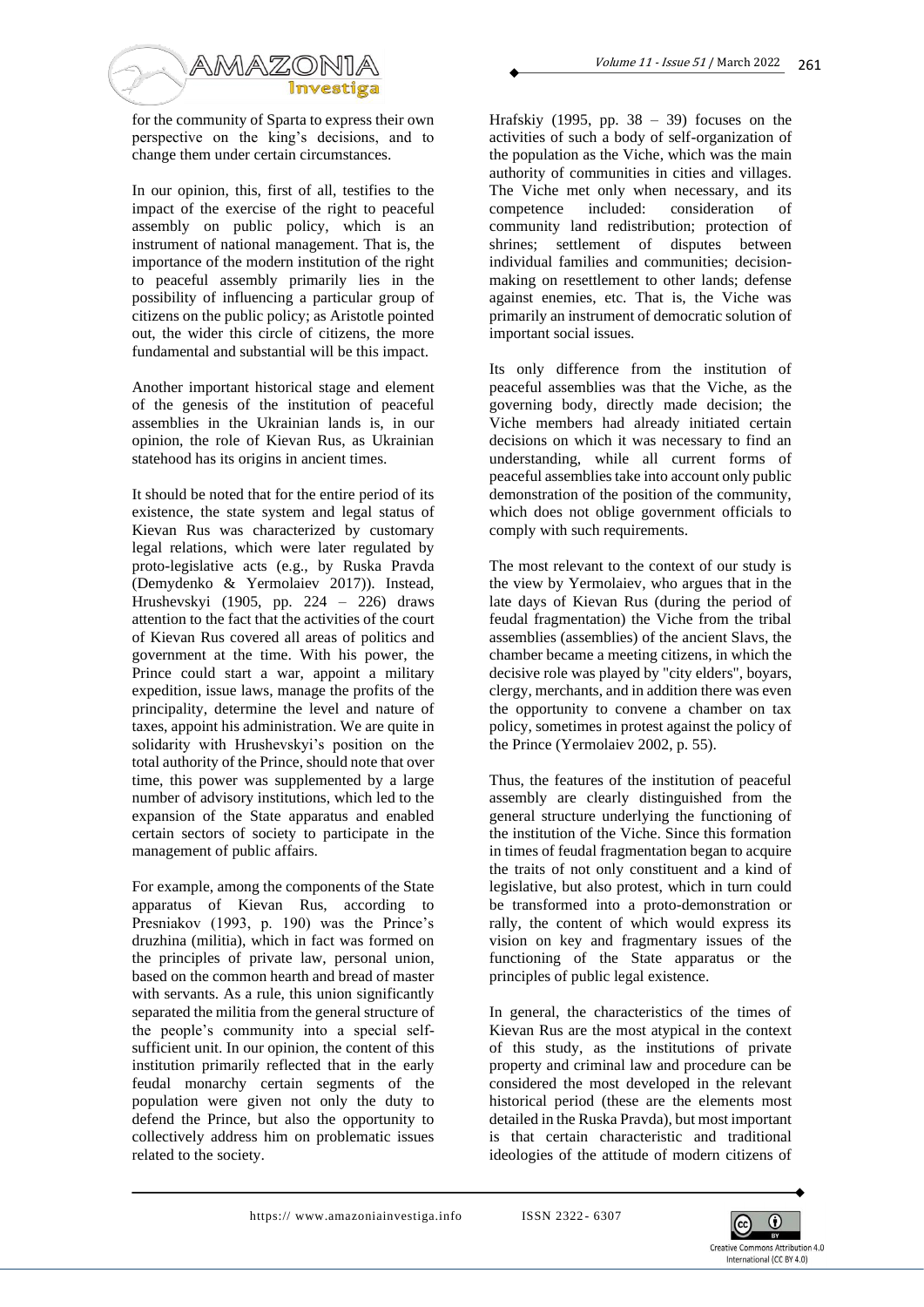Ukraine to the culture of peaceful assemblies have started its formation exactly from time of Kievan Rus. The undeniable importance of the participation of all segments of the population in the management of public affairs and the opportunity to express their position both in the decision-making process of a collegial body and in the form of a peaceful assembly, rally, march, demonstration, protest or other format [is](https://www.reverso.net/%D0%BF%D0%B5%D1%80%D0%B5%D0%B2%D0%BE%D0%B4-%D1%82%D0%B5%D0%BA%D1%81%D1%82%D0%B0#sl=rus&tl=eng&text=%D0%B7%D0%B0%D0%BB%D0%BE%D0%B6%D0%B5%D0%BD%D0%BE%20%D0%B2%20%D1%81%D1%82%D1%80%D1%83%D0%BA%D1%82%D1%83%D1%80%D1%83%20%D1%83%D0%BA%D1%80%D0%B0%D0%B8%D0%BD%D1%81%D0%BA%D0%BE%D0%B3%D0%BE%20%D0%BC%D0%B5%D0%BD%D1%82%D0%B0%D0%BB%D0%B8%D1%82%D)  [embedded in the structure of the Ukrainian](https://www.reverso.net/%D0%BF%D0%B5%D1%80%D0%B5%D0%B2%D0%BE%D0%B4-%D1%82%D0%B5%D0%BA%D1%81%D1%82%D0%B0#sl=rus&tl=eng&text=%D0%B7%D0%B0%D0%BB%D0%BE%D0%B6%D0%B5%D0%BD%D0%BE%20%D0%B2%20%D1%81%D1%82%D1%80%D1%83%D0%BA%D1%82%D1%83%D1%80%D1%83%20%D1%83%D0%BA%D1%80%D0%B0%D0%B8%D0%BD%D1%81%D0%BA%D0%BE%D0%B3%D0%BE%20%D0%BC%D0%B5%D0%BD%D1%82%D0%B0%D0%BB%D0%B8%D1%82%D)  [mentality, which is undoubtedly positive, as such](https://www.reverso.net/%D0%BF%D0%B5%D1%80%D0%B5%D0%B2%D0%BE%D0%B4-%D1%82%D0%B5%D0%BA%D1%81%D1%82%D0%B0#sl=rus&tl=eng&text=%D0%B7%D0%B0%D0%BB%D0%BE%D0%B6%D0%B5%D0%BD%D0%BE%20%D0%B2%20%D1%81%D1%82%D1%80%D1%83%D0%BA%D1%82%D1%83%D1%80%D1%83%20%D1%83%D0%BA%D1%80%D0%B0%D0%B8%D0%BD%D1%81%D0%BA%D0%BE%D0%B3%D0%BE%20%D0%BC%D0%B5%D0%BD%D1%82%D0%B0%D0%BB%D0%B8%D1%82%D)  positive, as [they have basic philosophical](https://www.reverso.net/%D0%BF%D0%B5%D1%80%D0%B5%D0%B2%D0%BE%D0%B4-%D1%82%D0%B5%D0%BA%D1%81%D1%82%D0%B0#sl=rus&tl=eng&text=%D0%B8%D0%BC%D0%B5%D1%8E%D1%82%20%D0%B1%D0%B0%D0%B7%D0%BE%D0%B2%D0%BE%D0%B5%20%D0%BC%D0%B8%D1%80%D0%BE%D0%B2%D0%BE%D0%B7%D0%B7%D1%80%D0%B5%D0%BD%D1%87%D0%B5%D1%81%D0%BA%D0%BE%D0%B5%20%D0%B7%D0%BD%D0%B0%D1%87%D0%B5%D0%BD%D0%B8%D0%B5%20%D)  [significance for the formation and](https://www.reverso.net/%D0%BF%D0%B5%D1%80%D0%B5%D0%B2%D0%BE%D0%B4-%D1%82%D0%B5%D0%BA%D1%81%D1%82%D0%B0#sl=rus&tl=eng&text=%D0%B8%D0%BC%D0%B5%D1%8E%D1%82%20%D0%B1%D0%B0%D0%B7%D0%BE%D0%B2%D0%BE%D0%B5%20%D0%BC%D0%B8%D1%80%D0%BE%D0%B2%D0%BE%D0%B7%D0%B7%D1%80%D0%B5%D0%BD%D1%87%D0%B5%D1%81%D0%BA%D0%BE%D0%B5%20%D0%B7%D0%BD%D0%B0%D1%87%D0%B5%D0%BD%D0%B8%D0%B5%20%D) [implementation of modern](https://www.reverso.net/%D0%BF%D0%B5%D1%80%D0%B5%D0%B2%D0%BE%D0%B4-%D1%82%D0%B5%D0%BA%D1%81%D1%82%D0%B0#sl=rus&tl=eng&text=%D0%B8%D0%BC%D0%B5%D1%8E%D1%82%20%D0%B1%D0%B0%D0%B7%D0%BE%D0%B2%D0%BE%D0%B5%20%D0%BC%D0%B8%D1%80%D0%BE%D0%B2%D0%BE%D0%B7%D0%B7%D1%80%D0%B5%D0%BD%D1%87%D0%B5%D1%81%D0%BA%D0%BE%D0%B5%20%D0%B7%D0%BD%D0%B0%D1%87%D0%B5%D0%BD%D0%B8%D0%B5%20%D) democratic values in public life.

The following is a general analysis of the historical period of the Cossacks in the Ukrainian lands, which primarily refers to the middle stages of formation of Ukrainian society and will form a common vision on the establishment of the institution of peaceful assemblies as one of the fundamental in State building.

In the days of the Cossacks, the practice of peaceful assemblies, called people's councils, was convened to address the most important issues of social life. This allowed citizens to publicly express their own vision of certain important aspects of State building and to influence the vector of public policy (Zahorodniuk 2021). Andrushchenko and Fedosov (1995, p. 55), studying the Zaporizhzhya Sich as a Ukrainian phenomenon drew attention to the fact that the life of the Cossacks was democratic in its content, as freedom of speech, movement and assembly were the basis of its functioning. In particular, the Cossack Council provided an opportunity to freely influence the choice of leadership (government), to protest against their arbitrariness and to speak on any other issues. One of the most fundamental and constituent legal acts in the system of functioning of the institution of peaceful assemblies is the "Treaties and Resolutions of the Rights and Freedoms of the Zaporozhian Army" (Constitution by Pylyp Orlyk). Article 6 of this document stated that "in [autocratic States retain a glorious and socially](https://www.reverso.net/%D0%BF%D0%B5%D1%80%D0%B5%D0%B2%D0%BE%D0%B4-%D1%82%D0%B5%D0%BA%D1%81%D1%82%D0%B0#sl=rus&tl=eng&text=%D1%81%D0%B0%D0%BC%D0%BE%D0%B4%D0%B5%D1%80%D0%B6%D0%B0%D0%B2%D0%BD%D1%8B%D1%85%20%D0%B3%D0%BE%D1%81%D1%83%D0%B4%D0%B0%D1%80%D1%81%D1%82%D0%B2%D0%B0%D1%85%20%D1%81%D0%BE%D1%85%D1%80%D0%B0%D0%BD%D1%8F%D0%B5%D1%82%D1%81%D1%8F%20%D1%82%D0%B)  [beneficial system, in which](https://www.reverso.net/%D0%BF%D0%B5%D1%80%D0%B5%D0%B2%D0%BE%D0%B4-%D1%82%D0%B5%D0%BA%D1%81%D1%82%D0%B0#sl=rus&tl=eng&text=%D1%81%D0%B0%D0%BC%D0%BE%D0%B4%D0%B5%D1%80%D0%B6%D0%B0%D0%B2%D0%BD%D1%8B%D1%85%20%D0%B3%D0%BE%D1%81%D1%83%D0%B4%D0%B0%D1%80%D1%81%D1%82%D0%B2%D0%B0%D1%85%20%D1%81%D0%BE%D1%85%D1%80%D0%B0%D0%BD%D1%8F%D0%B5%D1%82%D1%81%D1%8F%20%D1%82%D0%B) always, both during the war and in peacetime, privately and publicly held councils on the common good of the Motherland, in which Ministers and Councillors themselves, who are present, do not prohibit ministers and advisers from discussing and adopting their decisions (Lukashevych & Manzhul 1996).

The above gives grounds to claim that the Cossacks played a key role in establishing the institution of peaceful assembly in Ukraine, as this form of interaction between community and government was the basis for social life of the Cossacks. However, it should also be noted that all documents and acts clearly state the list of persons who had access to the Cossack Council as the highest collegial body, but there was also a possibility of convening a people's assembly, by any representative of representative of Cossack society who had the right to enter the Sich.

The aggressive protest culture in social relations during the time of the registered Cossacks, clearly demonstrates how the way to express one's position through protest, even aggressive one, can affect the vector of public policy in the particular issue.

For example, a typical example is the situation on the eve of Khmelnytskyi Epoch, when despite the favorable economic situation (1638 – 1648) there was a gradual strict restriction of the Cossack register, [including in which, in turn, was](https://www.reverso.net/%D0%BF%D0%B5%D1%80%D0%B5%D0%B2%D0%BE%D0%B4-%D1%82%D0%B5%D0%BA%D1%81%D1%82%D0%B0#sl=rus&tl=eng&text=%D0%BF%D1%80%D0%B5%D0%B1%D1%8B%D0%B2%D0%B0%D0%BD%D0%B8%D0%B5%20%D0%B2%20%D0%BA%D0%BE%D1%82%D0%BE%D1%80%D0%BE%D0%BC,%20%D0%B2%20%D1%81%D0%B2%D0%BE%D1%8E%20%D0%BE%D1%87%D0%B5%D1%80%D0%B5%D0%B4%D1%8C,%20%D0%BE%D1%82%D0%BE%D0%B6%D0%B4%D0%B5)  [identified with access to the most democratic](https://www.reverso.net/%D0%BF%D0%B5%D1%80%D0%B5%D0%B2%D0%BE%D0%B4-%D1%82%D0%B5%D0%BA%D1%81%D1%82%D0%B0#sl=rus&tl=eng&text=%D0%BF%D1%80%D0%B5%D0%B1%D1%8B%D0%B2%D0%B0%D0%BD%D0%B8%D0%B5%20%D0%B2%20%D0%BA%D0%BE%D1%82%D0%BE%D1%80%D0%BE%D0%BC,%20%D0%B2%20%D1%81%D0%B2%D0%BE%D1%8E%20%D0%BE%D1%87%D0%B5%D1%80%D0%B5%D0%B4%D1%8C,%20%D0%BE%D1%82%D0%BE%D0%B6%D0%B4%D0%B5) and social benefits, which resulted in mass protests of the Cossacks, who were left without the legal status of "registered person", and later uprisings, followed by an increase in the Cossack register (from about 7 000 to 40 000) (Korniievskyi 2021). It should be emphasized that the practice of aggressive, military protests to influence decisions that harmed the interests of the registered Cossacks is quite common in the early Cossack Epoch, when there were resources and opportunities, but the opposite situation shows the late Cossack Era, when the corresponding statehood became increasingly dependent on the Russian Empire.

Thus, the attempts to organize more peaceful assemblies also took place during the late Cossack era  $(1764 - 1767)$ , when the Cossack system was abolished in Sloboda Ukraine and a part of the Slobodan petty officer was inclined to hold a mass protest against the intentions of Russian authorities and the submission of a collective petition to the Empress for the settlement of a dispute, while the overwhelming majority opposed such intentions (Bahalei 1990).

Therefore, it should be noted that in the days of the Cossacks the culture of exercising the right to peaceful assembly [have acquired a](https://context.reverso.net/%D0%BF%D0%B5%D1%80%D0%B5%D0%B2%D0%BE%D0%B4/%D0%B0%D0%BD%D0%B3%D0%BB%D0%B8%D0%B9%D1%81%D0%BA%D0%B8%D0%B9-%D1%80%D1%83%D1%81%D1%81%D0%BA%D0%B8%D0%B9/have+acquired+a+new)  [new](https://context.reverso.net/%D0%BF%D0%B5%D1%80%D0%B5%D0%B2%D0%BE%D0%B4/%D0%B0%D0%BD%D0%B3%D0%BB%D0%B8%D0%B9%D1%81%D0%BA%D0%B8%D0%B9-%D1%80%D1%83%D1%81%D1%81%D0%BA%D0%B8%D0%B9/have+acquired+a+new) dimension under the influence of other democratic values and the direct introduction of the forms of direct democracy into social life.

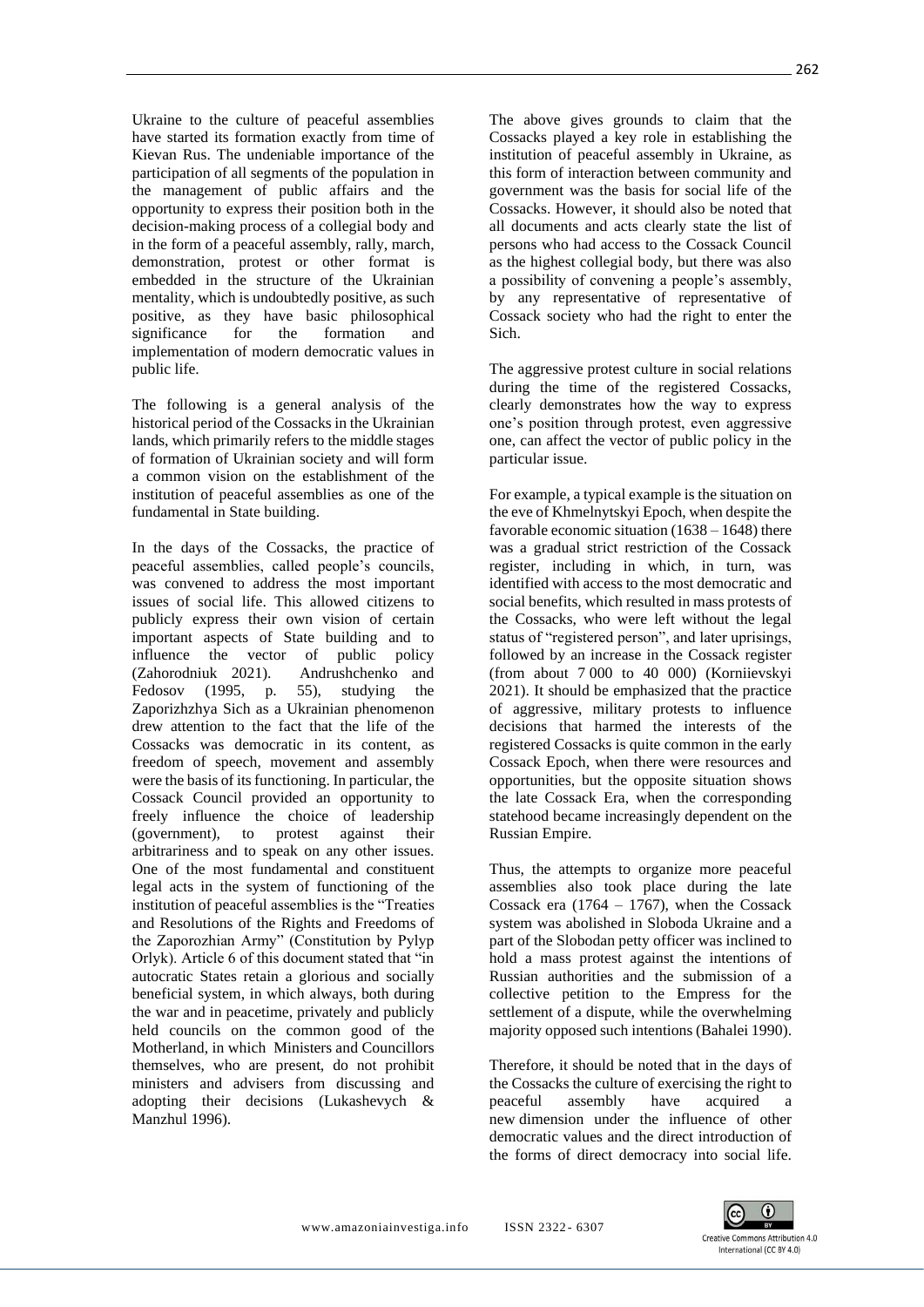

The arguments presented at this historical stage first of all demonstrate the essence and importance of exercising the right to peaceful assembly in the context of establishing Ukrainian statehood and additionally argue that the right to assemble peacefully, unarmed, to hold rallies, marches and demonstrations is regulated by modern Constitution of Ukraine [takes its roots](https://www.reverso.net/%D0%BF%D0%B5%D1%80%D0%B5%D0%B2%D0%BE%D0%B4-%D1%82%D0%B5%D0%BA%D1%81%D1%82%D0%B0#sl=rus&tl=eng&text=%D0%B1%D0%B5%D1%80%D0%B5%D1%82%20%D1%81%D0%B2%D0%BE%D0%B8%20%D0%B8%D1%81%D1%82%D0%BE%D0%BA%D0%B8%20%D0%B8%D0%B7%20%D0%B8%D1%81%D1%82%D0%BE%D1%80%D0%B8%D1%87%D0%B5%D1%81%D0%BA%D0%BE%D0%B3%D0%BE%20%D0%BF%D1%80%D0%BE%D1%88%D0%BB%D0%BE%D0%B)  [from Ukraine's historical past and is also closely](https://www.reverso.net/%D0%BF%D0%B5%D1%80%D0%B5%D0%B2%D0%BE%D0%B4-%D1%82%D0%B5%D0%BA%D1%81%D1%82%D0%B0#sl=rus&tl=eng&text=%D0%B1%D0%B5%D1%80%D0%B5%D1%82%20%D1%81%D0%B2%D0%BE%D0%B8%20%D0%B8%D1%81%D1%82%D0%BE%D0%BA%D0%B8%20%D0%B8%D0%B7%20%D0%B8%D1%81%D1%82%D0%BE%D1%80%D0%B8%D1%87%D0%B5%D1%81%D0%BA%D0%BE%D0%B3%D0%BE%20%D0%BF%D1%80%D0%BE%D1%88%D0%BB%D0%BE%D0%B)  [intertwined with genetic](https://www.reverso.net/%D0%BF%D0%B5%D1%80%D0%B5%D0%B2%D0%BE%D0%B4-%D1%82%D0%B5%D0%BA%D1%81%D1%82%D0%B0#sl=rus&tl=eng&text=%D0%B1%D0%B5%D1%80%D0%B5%D1%82%20%D1%81%D0%B2%D0%BE%D0%B8%20%D0%B8%D1%81%D1%82%D0%BE%D0%BA%D0%B8%20%D0%B8%D0%B7%20%D0%B8%D1%81%D1%82%D0%BE%D1%80%D0%B8%D1%87%D0%B5%D1%81%D0%BA%D0%BE%D0%B3%D0%BE%20%D0%BF%D1%80%D0%BE%D1%88%D0%BB%D0%BE%D0%B) code of the nation and the formation of an understanding of administrative and legal regulation of the relevant relations in the society.

Another historical period that dramatically influenced the formation of the institution of peaceful assemblies in the Ukrainian lands is the Soviet period, which is characterized by certain negative features.

The Constitution of the USSR stipulated that "in accordance with the interests of the people and in order to strengthen and develop the socialist system, the citizens of the USSR the following freedoms are guaranteed: speech, press, assembly, rallies, street marches and demonstrations" (Article 50); as well as "…to unite in political parties, public organizations, to participate in [mass movements that promote](https://www.reverso.net/%D0%BF%D0%B5%D1%80%D0%B5%D0%B2%D0%BE%D0%B4-%D1%82%D0%B5%D0%BA%D1%81%D1%82%D0%B0#sl=rus&tl=eng&text=%D1%83%D1%87%D0%B0%D1%81%D1%82%D0%B2%D0%BE%D0%B2%D0%B0%D1%82%D1%8C%20%D0%B2%20%D0%BC%D0%B0%D1%81%D1%81%D0%BE%D0%B2%D1%8B%D1%85%20%D0%B4%D0%B2%D0%B8%D0%B6%D0%B5%D0%BD%D0%B8%D1%8F%D1%85,%20%D1%81%D0%BF%D0%BE%D1%81%D0%BE%D0%B1%D1%81%D1%82%)  [political activity; and](https://www.reverso.net/%D0%BF%D0%B5%D1%80%D0%B5%D0%B2%D0%BE%D0%B4-%D1%82%D0%B5%D0%BA%D1%81%D1%82%D0%B0#sl=rus&tl=eng&text=%D1%83%D1%87%D0%B0%D1%81%D1%82%D0%B2%D0%BE%D0%B2%D0%B0%D1%82%D1%8C%20%D0%B2%20%D0%BC%D0%B0%D1%81%D1%81%D0%BE%D0%B2%D1%8B%D1%85%20%D0%B4%D0%B2%D0%B8%D0%B6%D0%B5%D0%BD%D0%B8%D1%8F%D1%85,%20%D1%81%D0%BF%D0%BE%D1%81%D0%BE%D0%B1%D1%81%D1%82%) and initiative, the satisfaction of their interests" (Article 51) (Bandurka 2020). At the same time, we draw attention to the fact that the establishment of such criteria as "the compliance with the interests of the people", "to strengthen the socialist system", "promoting political activity", etc., [transforms](https://www.reverso.net/%D0%BF%D0%B5%D1%80%D0%B5%D0%B2%D0%BE%D0%B4-%D1%82%D0%B5%D0%BA%D1%81%D1%82%D0%B0#sl=rus&tl=eng&text=%D0%BF%D1%80%D0%B5%D0%B2%D1%80%D0%B0%D1%89%D0%B0%D0%B5%D1%82%20%D0%BC%D0%B5%D1%85%D0%B0%D0%BD%D0%B8%D0%B7%D0%BC%20%D1%80%D0%B5%D0%B0%D0%BB%D0%B8%D0%B7%D0%B0%D1%86%D0%B8%D0%B8%20%D0%BF%D1%80%D0%B0%D0%B2%D0%B0%20%D0%B2%20%D1%81%D0%B2%D0%B)  [the exercise of the right to freedom of expression](https://www.reverso.net/%D0%BF%D0%B5%D1%80%D0%B5%D0%B2%D0%BE%D0%B4-%D1%82%D0%B5%D0%BA%D1%81%D1%82%D0%B0#sl=rus&tl=eng&text=%D0%BF%D1%80%D0%B5%D0%B2%D1%80%D0%B0%D1%89%D0%B0%D0%B5%D1%82%20%D0%BC%D0%B5%D1%85%D0%B0%D0%BD%D0%B8%D0%B7%D0%BC%20%D1%80%D0%B5%D0%B0%D0%BB%D0%B8%D0%B7%D0%B0%D1%86%D0%B8%D0%B8%20%D0%BF%D1%80%D0%B0%D0%B2%D0%B0%20%D0%B2%20%D1%81%D0%B2%D0%B)  [through](https://www.reverso.net/%D0%BF%D0%B5%D1%80%D0%B5%D0%B2%D0%BE%D0%B4-%D1%82%D0%B5%D0%BA%D1%81%D1%82%D0%B0#sl=rus&tl=eng&text=%D0%BF%D1%80%D0%B5%D0%B2%D1%80%D0%B0%D1%89%D0%B0%D0%B5%D1%82%20%D0%BC%D0%B5%D1%85%D0%B0%D0%BD%D0%B8%D0%B7%D0%BC%20%D1%80%D0%B5%D0%B0%D0%BB%D0%B8%D0%B7%D0%B0%D1%86%D0%B8%D0%B8%20%D0%BF%D1%80%D0%B0%D0%B2%D0%B0%20%D0%B2%20%D1%81%D0%B2%D0%B) peaceful protest, demonstrations or rallies completely belittle democratic values.

Other researchers also pay scientific attention to this fact; for example, Sereda (2019) claims that the policy of the Soviet era and the existing legal system, which clearly corresponded to the Party's interests and protected them, turned the institution of peaceful assemblies into a purely declarative one.

Indeed, the unconstitutionality of the Soviet illegal intentions to restrict the right to peaceful assembly has also been proven by the Constitutional Court of Ukraine, which in its decision of 08 September 2016 № 6-rp / 2016 in case  $\mathbb{N}$  1-13 / 2016 (Constitutional Court of Ukraine 2016), declared Decree of the Presidium of the Supreme Soviet of the USSR "On the organization and conduct of meetings, rallies, street marches and demonstrations in the USSR" of 28 July 1988 № 9306-XI (Order of the

Presidium of the Supreme Soviet of the Soviet Union No. 9306-XI, 1988) unconstitutional (such that does not comply with the Constitution of Ukraine).

At the same time, the practice of protest in the territory of the USSR has also not been nullified, for example: the strike of workers of the Novocherkassk Electric Locomotive Plant (June  $01 - 02$ , 1962), which was based on workers' dissatisfaction with rising prices for certain foodstuffs, ended with the phenomenon that historians called «Novocherkassky» the shooting», as 24 people were killed and at least 39 were injured in peaceful protests (Colonelcassad 2017); protest by Africa students Patrice Lumumba University of the Friendship and Kalinin University (December 18, 1963), whose main message was to condemn domestic racism in the case of the murder of a Ghanaian student Edmund Assare-Addo (Time USA 1963), which resulted in no reaction from the Party leadership.

However, the rally called "Granite Revolution" (October  $02 - 17$ , 1990) was one of the most significant in the history of Ukrainian statehood and the formation of the right to peaceful assembly in socio-political relations, as well as the consciousness of citizens as an effective tool to influence the government. This event, according to domestic and foreign historians, is an unprecedented case of completely peaceful influence on the vector of public policy by an organized group of citizens (students).

According to Roh, one of the participants in the Granite Revolution, the protest was organized completely by students, and resulted in the resignation of the Chairman of the Council of Ministers of the USSR Vitaliy Masol and the fulfillment of a number of demands. The events had a great impact on the further activity of young people. In particular, a lot of literature brought in from the western regions differed by other regions (Andrikevych 2013).

At the same time, it should be emphasized that based on the content of the letter of the KGB and the Ministry of Internal Affairs of the USSR dated 29 September 1990 №98s /vn (Zbruc, 1990), among the main requirements were the following: preventing the signing of a new union treaty; re-election of the Verkhovna Rada of the USSR; [return of Ukrainian soldiers to the](https://www.reverso.net/%D0%BF%D0%B5%D1%80%D0%B5%D0%B2%D0%BE%D0%B4-%D1%82%D0%B5%D0%BA%D1%81%D1%82%D0%B0#sl=rus&tl=eng&text=%D0%B2%D0%BE%D0%B7%D0%B2%D1%80%D0%B0%D1%89%D0%B5%D0%BD%D0%B8%D0%B5%20%D0%BD%D0%B0%20%D1%82%D0%B5%D1%80%D1%80%D0%B8%D1%82%D0%BE%D1%80%D0%B8%D1%8E%20%D0%A0%D0%A1%D0%A4%D0%A1%D0%A0%20%D1%83%D0%BA%D1%80%D0%B0%D0%B8%D0%BD%D1%81%D0%BA%D0%B8%D)  [territory of the Ukrainian SSR and their military](https://www.reverso.net/%D0%BF%D0%B5%D1%80%D0%B5%D0%B2%D0%BE%D0%B4-%D1%82%D0%B5%D0%BA%D1%81%D1%82%D0%B0#sl=rus&tl=eng&text=%D0%B2%D0%BE%D0%B7%D0%B2%D1%80%D0%B0%D1%89%D0%B5%D0%BD%D0%B8%D0%B5%20%D0%BD%D0%B0%20%D1%82%D0%B5%D1%80%D1%80%D0%B8%D1%82%D0%BE%D1%80%D0%B8%D1%8E%20%D0%A0%D0%A1%D0%A4%D0%A1%D0%A0%20%D1%83%D0%BA%D1%80%D0%B0%D0%B8%D0%BD%D1%81%D0%BA%D0%B8%D)  [service](https://www.reverso.net/%D0%BF%D0%B5%D1%80%D0%B5%D0%B2%D0%BE%D0%B4-%D1%82%D0%B5%D0%BA%D1%81%D1%82%D0%B0#sl=rus&tl=eng&text=%D0%B2%D0%BE%D0%B7%D0%B2%D1%80%D0%B0%D1%89%D0%B5%D0%BD%D0%B8%D0%B5%20%D0%BD%D0%B0%20%D1%82%D0%B5%D1%80%D1%80%D0%B8%D1%82%D0%BE%D1%80%D0%B8%D1%8E%20%D0%A0%D0%A1%D0%A4%D0%A1%D0%A0%20%D1%83%D0%BA%D1%80%D0%B0%D0%B8%D0%BD%D1%81%D0%BA%D0%B8%D) exclusively within the Ukrainian SSR; nationalization of the property of the Communist Party of Ukraine and the LKSMU; resignation of

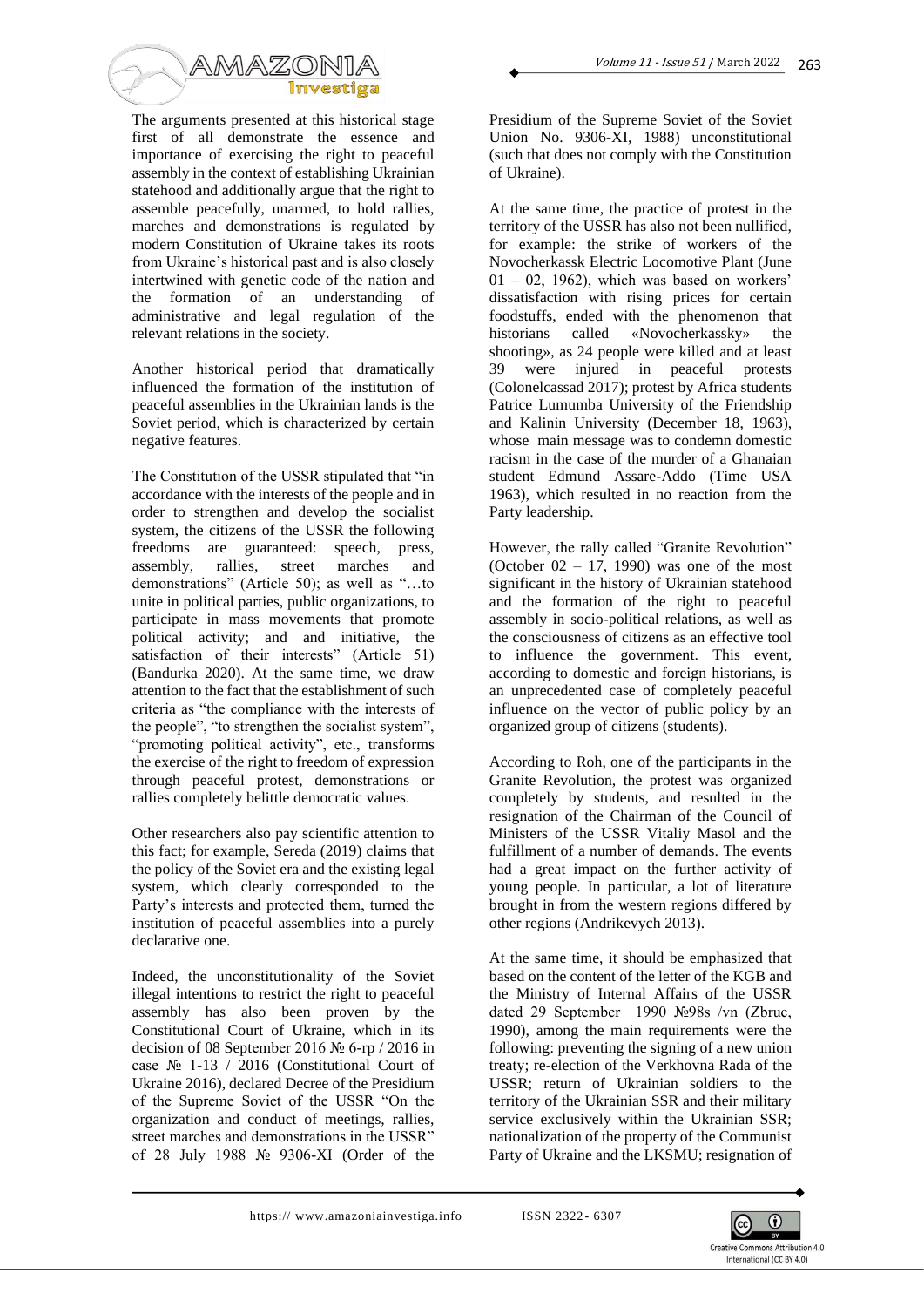the Chairman of the Council of Ministers of the USSR.

The provisions of the Resolution of the Verkhovna Rada of the Ukrainian SSR "To consider the claims of students who have been on hunger strike in Kyiv since 02 October 1990" for taking into account in Par. 1 (New Elections), 2 (Military service of citizens of Ukraine), 3 (With regard to the nationalization of CPSU and VLKS property in the territory of Ukraine), 4 (with regard to the Allied Treaty), 5 (Regarding the resignation of the Prime Minister of the USSR) are key from a legal point of view regarding all the demands of the protesters (Resolution of the Verkhovna Rada of the Ukrainian SSR No. 402- XII, 1990),which became an inevitable point of restoration of Ukrainian statehood, establishment of democratic values in Ukrainian society despite centuries of attempts to destroy the Ukrainian national idea.

#### **Conclusion**

Thus, basing on the analysis of the main elements of the conceptual and categorical apparatus of research, identifying the historical origins and genesis of the institution, as well as generalization of scientific views and legislation of Ukraine and foreign countries at different historical stages regarding the legal regulation of the outlined issue, the following conclusions are substantiated:

- 1. The decisive role of the right to peaceful assembly in the historical context of statebuilding processes has directly influenced the formation of democracy as the main political regime of modern times, recognized as the standard. At the same time, peaceful assemblies, in their content, serve as the form of realization of such rights as: freedom of expression; the right to manage public affairs; rights of free movement and many others.
- 2. The stages of formation of the right to peaceful assembly in different periods of history, the division of which took into account the prevailing scientific understanding of them. Highlighting antiquity, times of Kiev Rus, period of Cossacks, the Soviet period and the period of early independence of Ukraine is not accidental. Ukrainian history goes back to antiquity, which is why it is the primary starting point for the formation of public awareness of the need to take part in the management of public affairs through rallies, including protests.
- 3. The analysis of ancient sources and views of scholars led to the idea that in ancient times the influence of peaceful assemblies on public policy was situational rather than systemic, because class division and discrimination on this basis have been well rooted in tradition. At the same time, since the first manifestations of this phenomenon, it has become an instrument of national management, that is to say, there was a possibility of the influence of a particular group of citizens on the direction of State policy at a time when the ruler (king, emperor, another person who ruled the State) created the conditions.
- 4. Kievan Rus, as the State of early feudalism, was also not characterized by a broad guarantee of the right to peaceful assembly in any of its manifestations; though, during the late existence of Rus, and in particular in the period of feudal fragmentation, there was [rapid development of a mechanism for the](https://www.reverso.net/%D0%BF%D0%B5%D1%80%D0%B5%D0%B2%D0%BE%D0%B4-%D1%82%D0%B5%D0%BA%D1%81%D1%82%D0%B0#sl=rus&tl=eng&text=%D1%81%D1%82%D1%80%D0%B5%D0%BC%D0%B8%D1%82%D0%B5%D0%BB%D1%8C%D0%BD%D1%8B%D0%BC%D0%B8%20%D0%BE%D0%B1%D0%BE%D1%80%D0%BE%D1%82%D0%B0%D0%BC%D0%B8%20%D1%80%D0%B0%D0%B7%D0%B2%D0%B8%D0%B2%D0%B0%D0%BB%D1%81%D1%8F%20%D0%BC%D0%B5%D1%85%D0%B0%D0%B)  [participation of individuals in the](https://www.reverso.net/%D0%BF%D0%B5%D1%80%D0%B5%D0%B2%D0%BE%D0%B4-%D1%82%D0%B5%D0%BA%D1%81%D1%82%D0%B0#sl=rus&tl=eng&text=%D1%81%D1%82%D1%80%D0%B5%D0%BC%D0%B8%D1%82%D0%B5%D0%BB%D1%8C%D0%BD%D1%8B%D0%BC%D0%B8%20%D0%BE%D0%B1%D0%BE%D1%80%D0%BE%D1%82%D0%B0%D0%BC%D0%B8%20%D1%80%D0%B0%D0%B7%D0%B2%D0%B8%D0%B2%D0%B0%D0%BB%D1%81%D1%8F%20%D0%BC%D0%B5%D1%85%D0%B0%D0%B)  [management of public.](https://www.reverso.net/%D0%BF%D0%B5%D1%80%D0%B5%D0%B2%D0%BE%D0%B4-%D1%82%D0%B5%D0%BA%D1%81%D1%82%D0%B0#sl=rus&tl=eng&text=%D1%81%D1%82%D1%80%D0%B5%D0%BC%D0%B8%D1%82%D0%B5%D0%BB%D1%8C%D0%BD%D1%8B%D0%BC%D0%B8%20%D0%BE%D0%B1%D0%BE%D1%80%D0%BE%D1%82%D0%B0%D0%BC%D0%B8%20%D1%80%D0%B0%D0%B7%D0%B2%D0%B8%D0%B2%D0%B0%D0%BB%D1%81%D1%8F%20%D0%BC%D0%B5%D1%85%D0%B0%D0%B) The main forms of such participation were: Viche (as a form of self-organization of the city or other local territorial unit), national Viche, boyar council and others. We stress on the view that the most important thing is to establish the traditional ideological features of the attitude of modern citizens of Ukraine to the culture of peaceful assemblies, which dates back to the formation of Kievan Rus.
- 5. The Cossacks, first of all, were characterized by the introduction of the forms of direct democracy into social and legal life, which was expressed in holding general people's councils, meetings of Cossack officers, the exercise of the will of the people by popular vote. The scholars, who characterize the relevant historical period, first of all, argue that the state-building processes in the Cossack Epoch formed a typical vision on the state of the modern Ukrainian State and introduced into the genetic code of the Ukrainians the desire to participate in the management of public affairs through peaceful assemblies and demonstrations, including protests, rallies, and, if necessary, uprisings and riots.
- 6. The Soviet historical period also has certain features. They are, first of all, that the Constitution of the USSR declaratively established the right to peaceful assembly, rallies, as well as the right to strike for employees of enterprises, the opportunity to march and demonstrate. Instead, the implementation of regulatory capabilities was not possible, as dozens of examples

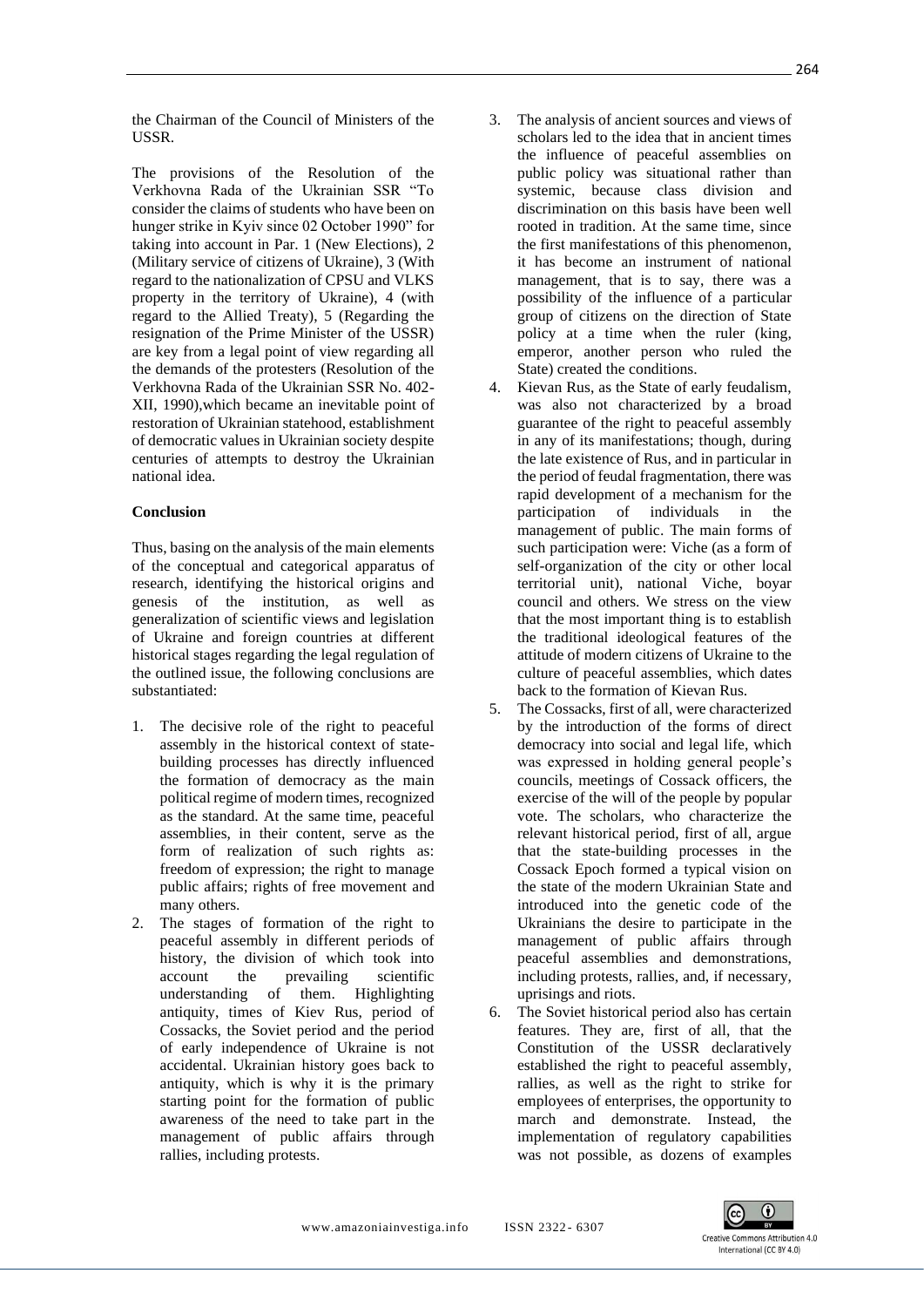

from different geographical locations of the former Soviet Union witnessed the harsh reaction of the Party Government to any protest movement, which often ended in shootings. The impossibility of holding a peaceful assembly without the permission of public authorities was also evidenced by the provisions of the Decree of the Presidium of the Supreme Soviet of the USSR "On the Procedure for Organizing and Conducting Meetings, Rallies, Street Marches and Demonstrations in the USSR" of 28 July 1988 (Order of the Presidium of the Supreme Soviet of the Soviet Union No. 9306-XI, 1988), which had long been operating in Ukraine by way of succession and was declared unconstitutional (inconsistent with the constitution) by the Supreme Court.

- 7. The early post-Soviet period was marked by the adoption of the Constitution of Ukraine, which clearly defined the general conditions for peaceful assemblies by citizens (Article 39). Besides, the Granite Revolution – the key event in establishing the institution of peaceful assemblies in Ukraine – is one of the classic manifestations of peaceful assemblies, during which the protesters were not pressured, and all the demands were met by the Party Leadership in full. The significance of this historical event for the formation of Ukrainian statehood has become inestimable, as the culture of mass peaceful assemblies and protests often plays a decisive role in directing the vector of public policy.
- 8. The view that these historical stages are not a complete reflection of the historiography of the institution of peaceful assemblies and only fragmentarily reflect the main historical limits of its formation – those, where events most significantly, in our view, affected the development of this institution. At the same time, although fragmented but historically integrated vision of the development of the institution of peaceful assemblies allows to justify its defining role in the formation of classical democracy.

## **Bibliographic references**

Andrikevych, N. (2013). The Granite Revolution is one of the happiest days of my life – Victor Roh. Nationalist portal. https://ukrnationalism.com/interview/40 revoliutsiia-na-hraniti-tse-odni-znaishchaslyvishykh-dniv-moho-zhyttia-viktorroh.html

- Andrushchenko, V. and Fedosov, V. (1995). Zaporozhian Sich as a Ukrainian phenomenon. Kyiv: Zapovit.
- Aristotle (2000). Politics (translation from Greek by O. Kysliuk). Кyiv: Osnovy. http://litopys.org.ua/aristotle/arist.htm
- Bahalei, D. (1990). History of Sloboda Ukraine. Kharkiv: Osnova. http://library.kazachiyhutor.ru/uploads/2016/03/ISTORIYa\_SLOBID S\_KOYi\_UKRAINI.pdf
- Bandurka, O. M., ed. (2020). History of the State and law of foreign countries: a textbook. Kharkiv: Maidan.
- Colonelcassad (2017). "Novocherkassk 62: as it was". Livejournal. https://colonelcassad.livejournal.com/3768102. html
- Constitutional Court of Ukraine (2016). Decision in the case of the constitutional petition of the Commissioner for Human Rights of the Verkhovna Rada of Ukraine on the constitutionality of the provisions of Part 5, Article 21 of the Law of Ukraine "On Freedom of Conscience and Religious Organizations" (Case concerning advance notification of public services and religious rites, ceremonies and processions) of 08 September 2016 No. 6-rp / 2016. Verjovna Rada de Ucrania. https://zakon.rada.gov.ua/laws/show/v006p710 -16#Text
- Demydenko, H., & Yermolaiev, V. (2017). Ruska Pravda by Yaroslav the Wise: the beginning of domestic legislation: a textbook. Kharkiv: Pravo.
- Du Pisani, J.A., Broodryk, M. and Coetzer, P.W. (1990). Protest Marches in South Africa. The Journal of Modern African Studies, 28(4), pp. 573-602. https://www.jstor.org/stable/160922
- Filoretova, M. V. (2021). Peaceful assembly as an object of administrative courts protection. (PhD Dissertation). Taras Shevchenko National University of Kyiv. http://scc.univ.kiev.ua/upload/iblock/3e1/dis\_F iloretova%20M.V..pdf
- Hrafskiy, V. (1995). Institutes of self-government: historical and legal research. Moscow: Nauka. [In Russian]
- Hrubinko, A. (2019). History of the State and law of foreign countries and Roman law: a textbook. Ternopil: Ternopil Volodymyr Hnatiuk National Pedagogical University.
- Hrushevskyi, M. (1905). History of Ukrainian Rus: in 10 volumes. Vol. 3. Lviv: Nauka. http://litopys.org.ua/hrushrus/iur3.htm
- Klymenko, O. I. (2014). Constitutional right of citizens to peaceful assembly and its provision in Ukraine. (PhD Dissertation). Verkhovna Rada Institute of Legislation.
- Korniievskyi, O. (2021). O. "Is a "hot" protest autumn waiting for the country?" Voice of Ukraine.

http://www.golos.com.ua/article/350250

https:// www.amazoniainvestiga.info ISSN 2322-6307